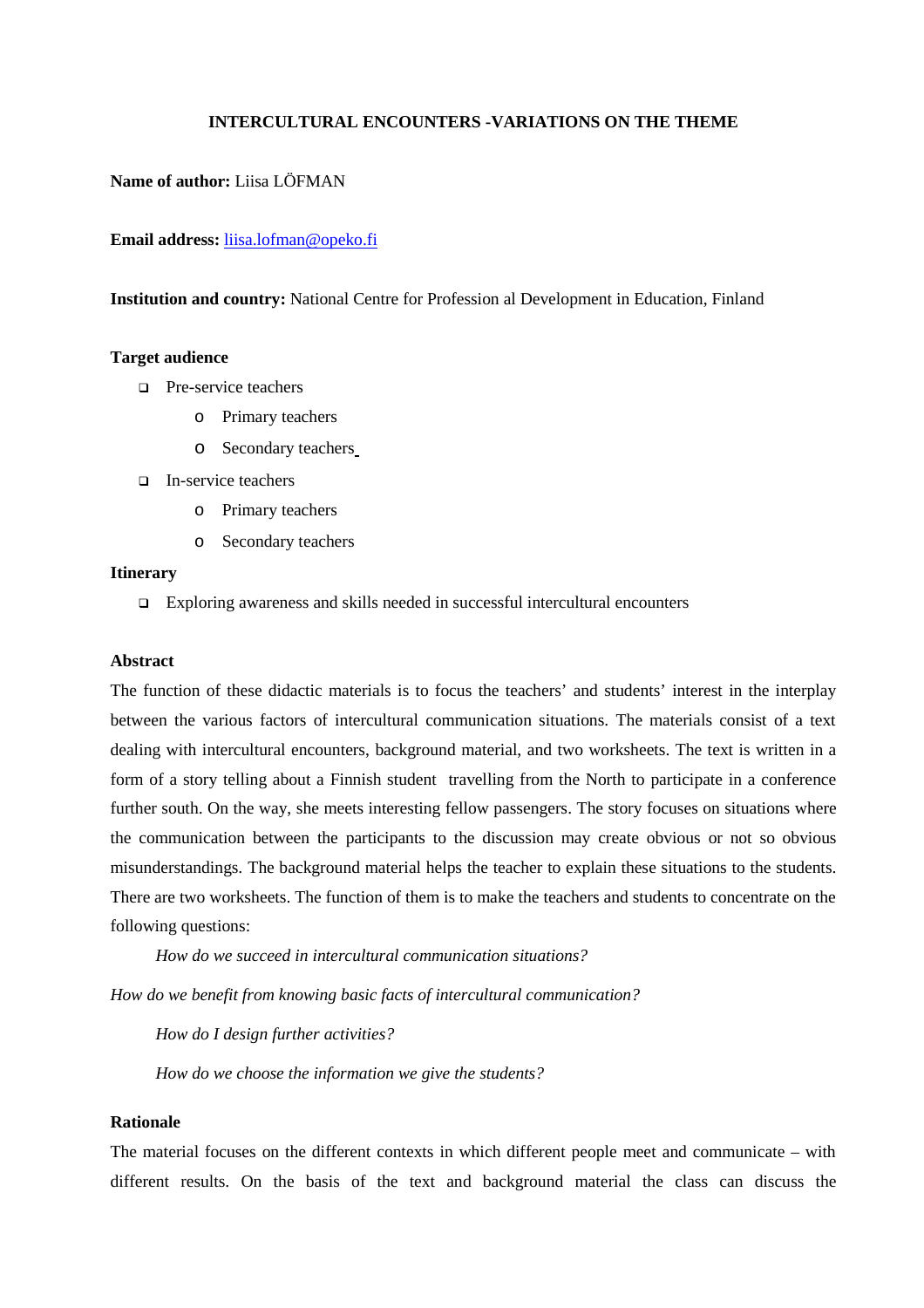communication situations and thus increase their awareness of the reasons behind various ways of communication. A further idea – and a very important one – is to give the students the opportunity to use their imagination and create problematic intercultural communication situations of their own. Discussion in the class will show different ways of becoming a competent intercultural communicator.

#### **Social and personal dimension**

o having confidence in one's professional ability to develop educational

approaches in which taking account of linguistic and cultural diversity is a

reality

### **Professional dimension**

o finding and communicating purposes in the pursuit of a new linguistic and

cultural education;

o creating, experimenting with and evaluating educational projects ultimately

aimed at developing plurilingual and pluricultural skills

#### **STORY OF INTERCULTURAL ENCOUNTERS -** Variations on the Theme

### **INTRODUCTION TO THE PLOT**

The star of the play, Johanna Hallamaa, 24 years old, lives in the City of Tampere, Finland. A few weeks ago she graduated from the University of Tampere. After five years of intensive studying, she is a competent and qualified teacher of English and Swedish. Next autumn she will begin her teaching career in a small town called Ikaalinen, some 50 kilometres from Tampere. But now she has a free summer in front of her – she is totally free from the beginning of June until the middle of August.

Johanna has decided to travel first to Sweden and from there to Hamburg in Germany. From there she might continue to Barcelona in Spain. The reason for choosing these two locations is really a secret – she has two boyfriends, Hans in Hamburg and Antonio in Barcelona. They had all met in a Northern Dimension seminar in the Finnish Lapland the year ago. Eventually, she would have to go to London to a SIETAR conference – if nothing interferes with the plan…

This is a story about Johanna's adventures in the big wide world. The play begins. \_\_\_\_\_\_\_\_\_\_\_\_\_\_\_\_\_\_\_\_\_\_\_\_\_\_\_\_\_\_\_\_\_\_\_\_\_\_\_\_\_\_\_\_\_\_\_\_\_\_\_\_\_\_\_\_\_\_\_\_\_\_\_\_\_\_

#### **Situation 1. Reflexions about Identity**

Johanna is sitting in a comfortable lounge chair on the Silja Serenade, one of the ferries cruising between Finland and Sweden. She has got some currency, passport, and her tickets. She is looking around her, satisfied with the good beginning of the joujrney. Because it is summertime, the ferry is crowded with passengers, mostly Finns and Swedes but also many other nationalities are being presented. Johanna has studied aspects of European integration and attempts towards a common European identity. How could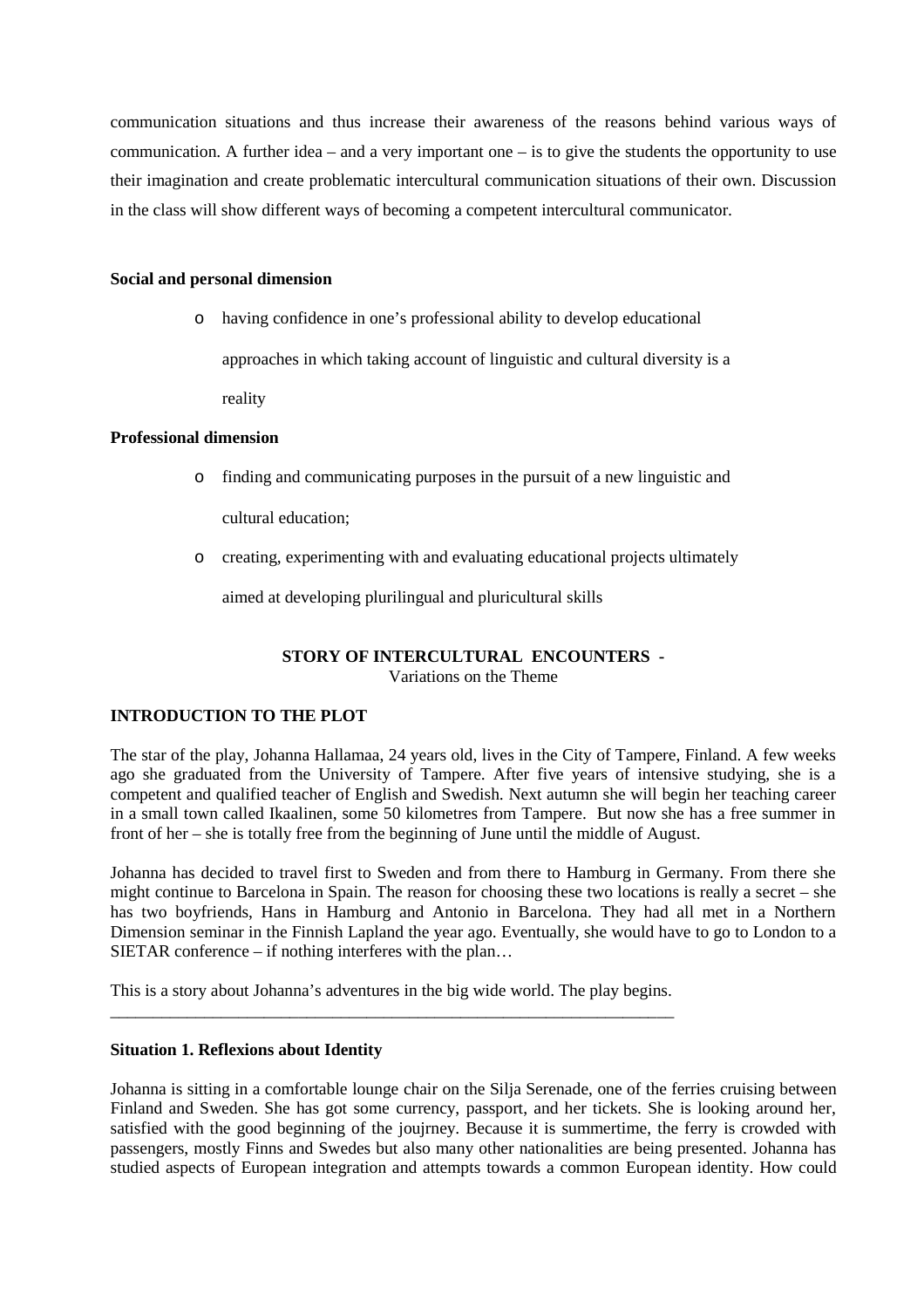all these different people and nations share the same identity, she wonders. And what is my own identity, am I Finnish, Scandinavian, European – a global citizen? She is feeling very philosophical.

\_\_\_\_\_\_\_\_\_\_\_\_\_\_\_\_\_\_\_\_\_\_\_\_\_\_\_\_\_\_\_\_\_\_\_\_\_\_\_\_\_\_\_\_\_\_\_\_\_\_\_\_\_\_\_\_\_\_\_\_\_\_\_\_\_\_

\_\_\_\_\_\_\_\_\_\_\_\_\_\_\_\_\_\_\_\_\_\_\_\_\_\_\_\_\_\_\_\_\_\_\_\_\_\_\_\_\_\_\_\_\_\_\_\_\_\_\_\_\_\_\_\_\_\_\_\_\_\_\_\_\_\_

\_\_\_\_\_\_\_\_\_\_\_\_\_\_\_\_\_\_\_\_\_\_\_\_\_\_\_\_\_\_\_\_\_\_\_\_\_\_\_\_\_\_\_\_\_\_\_\_\_\_\_\_\_\_\_\_\_\_\_\_\_\_\_\_\_\_

\_\_\_\_\_\_\_\_\_\_\_\_\_\_\_\_\_\_\_\_\_\_\_\_\_\_\_\_\_\_\_\_\_\_\_\_\_\_\_\_\_\_\_\_\_\_\_\_\_\_\_\_\_\_\_\_\_\_\_\_\_\_\_\_\_\_

\_\_\_\_\_\_\_\_\_\_\_\_\_\_\_\_\_\_\_\_\_\_\_\_\_\_\_\_\_\_\_\_\_\_\_\_\_\_\_\_\_\_\_\_\_\_\_\_\_\_\_\_\_\_\_\_\_\_\_\_\_\_\_\_\_\_

### **Situation 2 – Are Stereotypes true?**

"You are Swedish, aren't you?" asks a voice by Johanna's ear. "Why don 't you come and have first a drink with me at the bar, and then some dancing, and then…" Johanna looks up and sees an unknown man looking appreciatively at her. "No thank you", says Johanna politely although she would have liked to use stronger words. Johanna is tall and blond, with blue eyes – the true stereotype of a Swedish girl. And she is travelling alone – is it an invitation to for just anybody to approach her? Johanna realises – once again - that she is now leaving her own country with its customs and values behind her and entering a foreign world. But already now, on the ferry to Sweden, to the neighbouring country!

#### **Situation 3 – Prejudices**

Johanna is standing on the platform at the railway station in Stockholm. The train seems to be so very far away, she is feeling exhausted after having carried her suitcase and bags from the ferry bus. "May we help you with your bags?" asks a polite voice. Johanna sees a most foreign looking young couple wearing funny bright coloured clothes. As an instantaneous reaction, Johanna seizes her bags tightly under her arm and is convinced that she will be robbed… People looking like that cannot be decent people! And they are not even white!

#### **Situation 4 – My values aren't necessarily your values**

The train from Stockholm to Copenhagen is packed. Johanna finds a seat in a carriage from where cheerful talk and loud laughter is heard to the platform. There seems to be a large family travelling all together, small children, a little older children, parents, cousins, grandparents, maybe an aunt and an uncle too. Everybody looks happy to be together. A very old lady is being treated with extra courtesy. Johanna, the only child of her parents and the product of the silent Finnish culture enjoys watching them. She is soon taken in the lively conversation although she does not really understand the language they are talking. Portuguese it must be, Johanna thinks and tries to find use for the few Portuguese words she knows. Soon she makes friends with two young ladies, a bit older than herself.

#### **Situation 5 – What time is it?**

The family on the train has come from Uppsala, where they had been staying with relatives. They come originally from Brazil. They are going to stay in Hamburg with other relatives for a while and invite Johanna to visit them.

Now Johanna is sitting in a café in Hamburg waiting for her two friends to arrive – they have agreed to meet at 2 pm. Where are they? Did they not really mean to meet her? Johanna had thought they were her friends – had she hurt them somehow? Johanna sits at her table and is becoming impatient. Now, time being already 3.30 pm, she hears laughter and a big group of girls storm in. Johanna's friends had found some of their older friends and spent some time with them. Now they are all happily here and everything seems to be OK.

#### **Situation 6 – Don't come too near me!**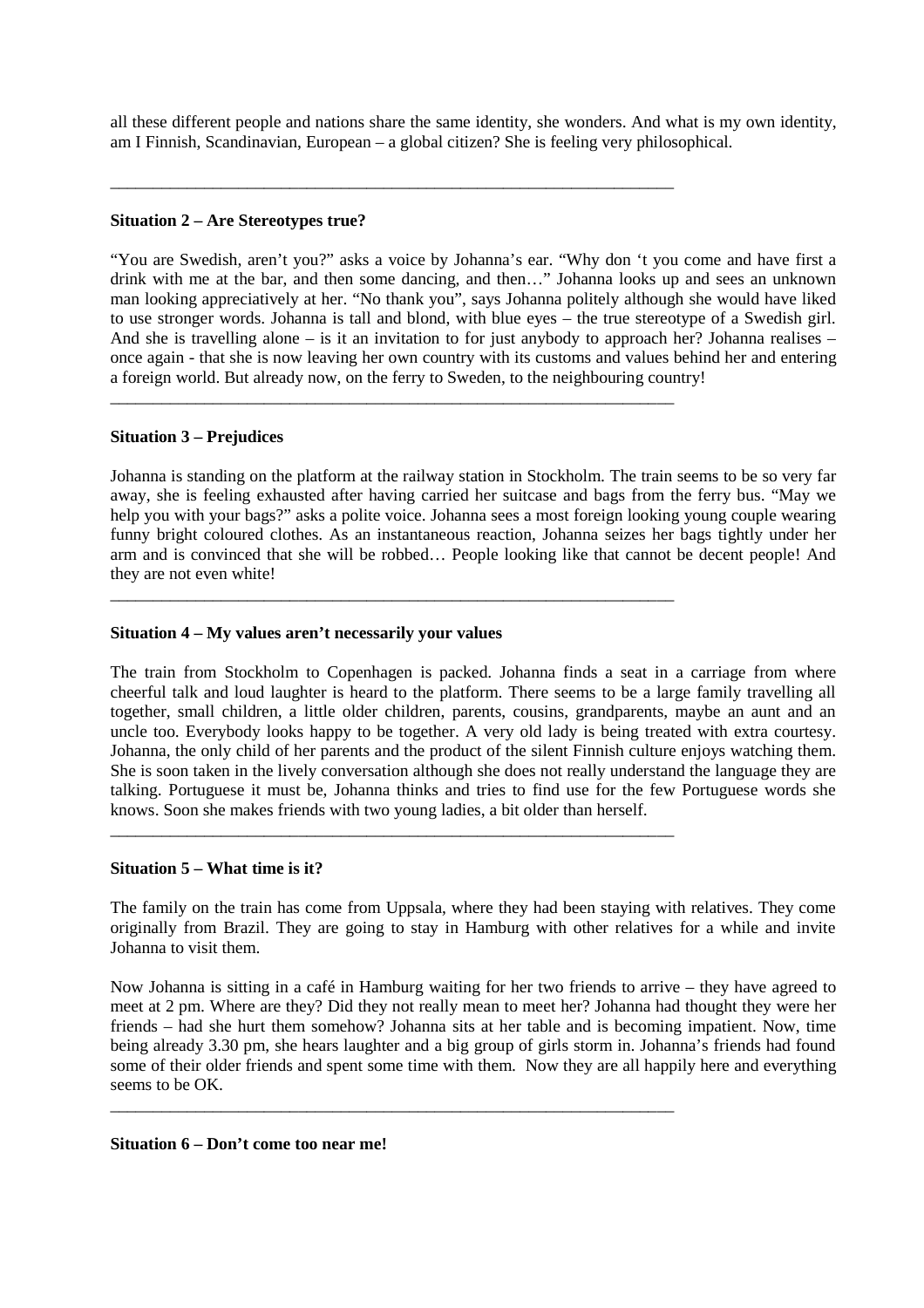The new friends are crowding at Johanna's table. They are talking to each other and to her and at the same time touching her arm or shoulder. Johanna starts feeling uncomfortable although the atmosphere is very warm and friendly. She tries to move her chair slightly away from her neighbours.

\_\_\_\_\_\_\_\_\_\_\_\_\_\_\_\_\_\_\_\_\_\_\_\_\_\_\_\_\_\_\_\_\_\_\_\_\_\_\_\_\_\_\_\_\_\_\_\_\_\_\_\_\_\_\_\_\_\_\_\_\_\_\_\_\_\_

\_\_\_\_\_\_\_\_\_\_\_\_\_\_\_\_\_\_\_\_\_\_\_\_\_\_\_\_\_\_\_\_\_\_\_\_\_\_\_\_\_\_\_\_\_\_\_\_\_\_\_\_\_\_\_\_\_\_\_\_\_\_\_\_\_\_

\_\_\_\_\_\_\_\_\_\_\_\_\_\_\_\_\_\_\_\_\_\_\_\_\_\_\_\_\_\_\_\_\_\_\_\_\_\_\_\_\_\_\_\_\_\_\_\_\_\_\_\_\_\_\_\_\_\_\_\_\_\_\_\_

\_\_\_\_\_\_\_\_\_\_\_\_\_\_\_\_\_\_\_\_\_\_\_\_\_\_\_\_\_\_\_\_\_\_\_\_\_\_\_\_\_\_\_\_\_\_\_\_\_\_\_\_\_\_\_\_\_\_\_\_\_\_\_\_\_\_

### **Situation 7 – What am I telling you?**

"Oh no! I don't believe this – this is not happening to me!" Johanna is attendin g a party in Hamburg. The International Summer Camp Association is celebrating its  $10<sup>th</sup>$  anniversary. Johanna is invited, and so is Hans. Johanna is wearing her new summer outfit and she is feeling very cool. She is talking to Hans and enjoying every minute of it. Then she realises that somebody is watching her … Antonio! Johanna makes a desperate attempt to adjust her smile – is it too late? She draws quickly a bit away from Hans. Has Antonio understood?

### **Situation 8 – Losing face?**

Johanna is siting on a train again. She has decided to travel all the way to London now without stopping anywhere. Travelling by train, she thinks, is a great way of seeing European scenery. It's going to be a long journey with lots of beautiful and historical places to see – and, needless to say, many interesting fellow passengers to meet. Johanna needs new things to think about after the catastrophe last night. Although she had tried to explain to Antonio that Hans was only a passing acquaintance, she had felt that Antonio didn't believe a word she was saying – she had been transformed from a nice innocent Nordic girl into a fatal temptress…

"Excuse me, is this seat taken?" asks a voice behind Johanna. A young man with a big rucksack is standing beside her. "Oh no, do sit down", says Johanna. They start talking and the journey goes quickly. The young man says his name is Mirek, short for Miroslaw, and he comes from Poznan, Poland. They start talking about the countries in Europe in the 20<sup>th</sup> century. "And your country, Finland, was occupied by the Russians. Was it very difficult?" asks the young man. "No, we were never occupied by them!" flashes Johanna, indignant. Mirek is blushing – of course, he should have known.

### **Situation 9 – Pluriculturality and Interculturality**

After the awkward moment, both Johanna and Mirek continue the conversation and enjoy each other's company. Johanna is almost a teacher, Mirek is a nurse. The train moves forward and they find lots and lots of interesting topics and they talk and talk – sympathy of the souls seems to be the name of the game. Different backgrounds don't matter. Mirek tells Johanna about his hometown, and Johanna tells Mirek about the Finnish summer when the sun never sets.

The train finally arrives at a railway station in London. What a lot of people, Johanna thinks, and so many colours of skin. Mirek takes his leave and gives his email address (a very complicated one) to Johanna and asks her to email him and keep him posted about the course of her life.

### **Situation 10 Multiculturality**

The SIETAR conference has begun. Johanna looks at the people there and is fascinated. It would be tempting to expand the international experience – Johanna has often been thinking of moving to another country, maybe to Germany or to Spain. But now, Mirek looked really cool! And he was such a good company. And he had said that he would like to live abroad too. Would they perhaps live in Finland, in Poland, in some other country? Johanna's imagination runs wild … To live abroad, to work abroad, to raise a family abroad … How many children would they have? Would they look like their father or mother?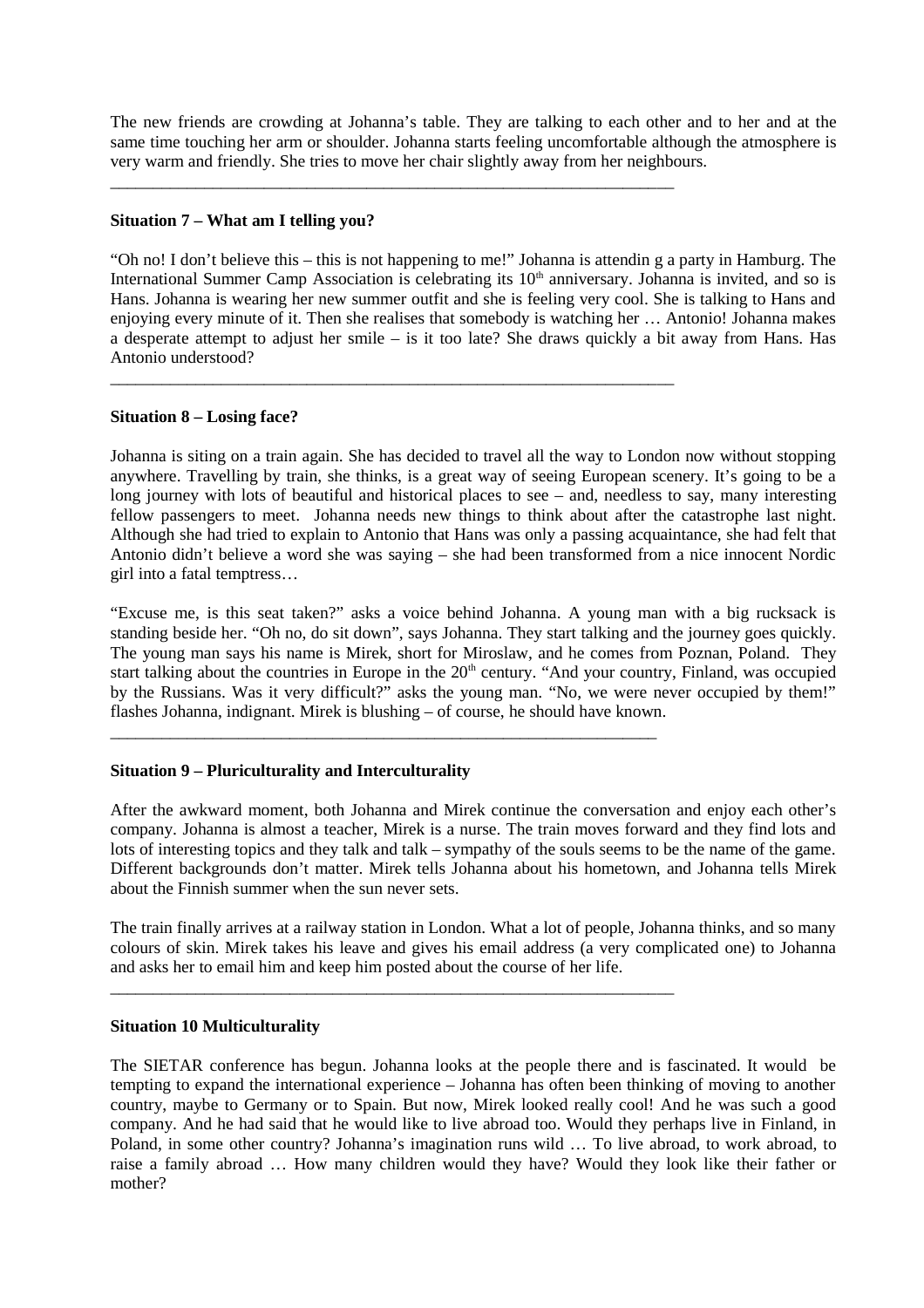Johanna decides to send an urgent email to Mirek's address. But the information society has turned its back to her – Mirek's email address has gone missing in the course of many changes of trains and opening and shutting of bags.

#### EPILOGUE

It so happened that Johanna met a charming young Chinese architect, Bo, at the SIETAR Conference. Bo came from Beijing. Johanna and Bo decided to live together. They established a Finnish-Chinese company specialising in pluri- and intercultural training programmes worldwide.

\_\_\_\_\_\_\_\_\_\_\_\_\_\_\_\_\_\_\_\_\_\_\_\_\_\_\_\_\_\_\_\_\_\_\_\_\_\_\_\_\_\_\_\_\_\_\_\_\_\_\_\_\_\_\_\_\_\_\_\_\_\_\_\_\_\_\_\_\_\_

## **BACKGROUND MATERIALS**

#### **IDENTITY**

General Information

One's own identity is something that is vitally important both for a person and for a country. It specifies who you are, and what your country is, and differentiates you with your characteristic qualities from somebody else. It is often said that a good sense of identity unifies a nation – so it is no big wonder that European Identity is a much-discussed item.

Identity can be understood as the by-product of experiences in different cultures.

#### **STEREOTYPES**

General Information

Stereotypes are generalisations of others and of us. They are deep-rooted part of one's own culture and they live long! Stereotypes originate from your own culture and they influence your behaviour very much indeed. You see and understand things in a certain way because you are a product of your own culture – somebody from a different culture would perhaps be unable to understand the same phenomenon in the way you do.

Stereotypes can be positive or negative. They function as a shortcut of thinking, causing you to react quickly, without thinking, to a stimulus.

#### **PREJUDICES**

General Information

Prejudices are negative stereotypes about certain people or groups. They have existed for many generations and become stronger by generation. They are emotional and they express deeply negative feeling about people or groups different from us.

People with prejudices often want to put forward values they believe to be correct ("to stand up for the one true religion") To defend one's own ego, people blame difficulties on other people.

People often hide the fact that they are prejudiced:

Tokens convince others that you are not prejudiced; such is one woman or one black member on a committee! Or you can be friendly and positive towards people different from you, if they remain conveniently at an arm's length. Prejudices often lead to racism.

**VALUES** General Information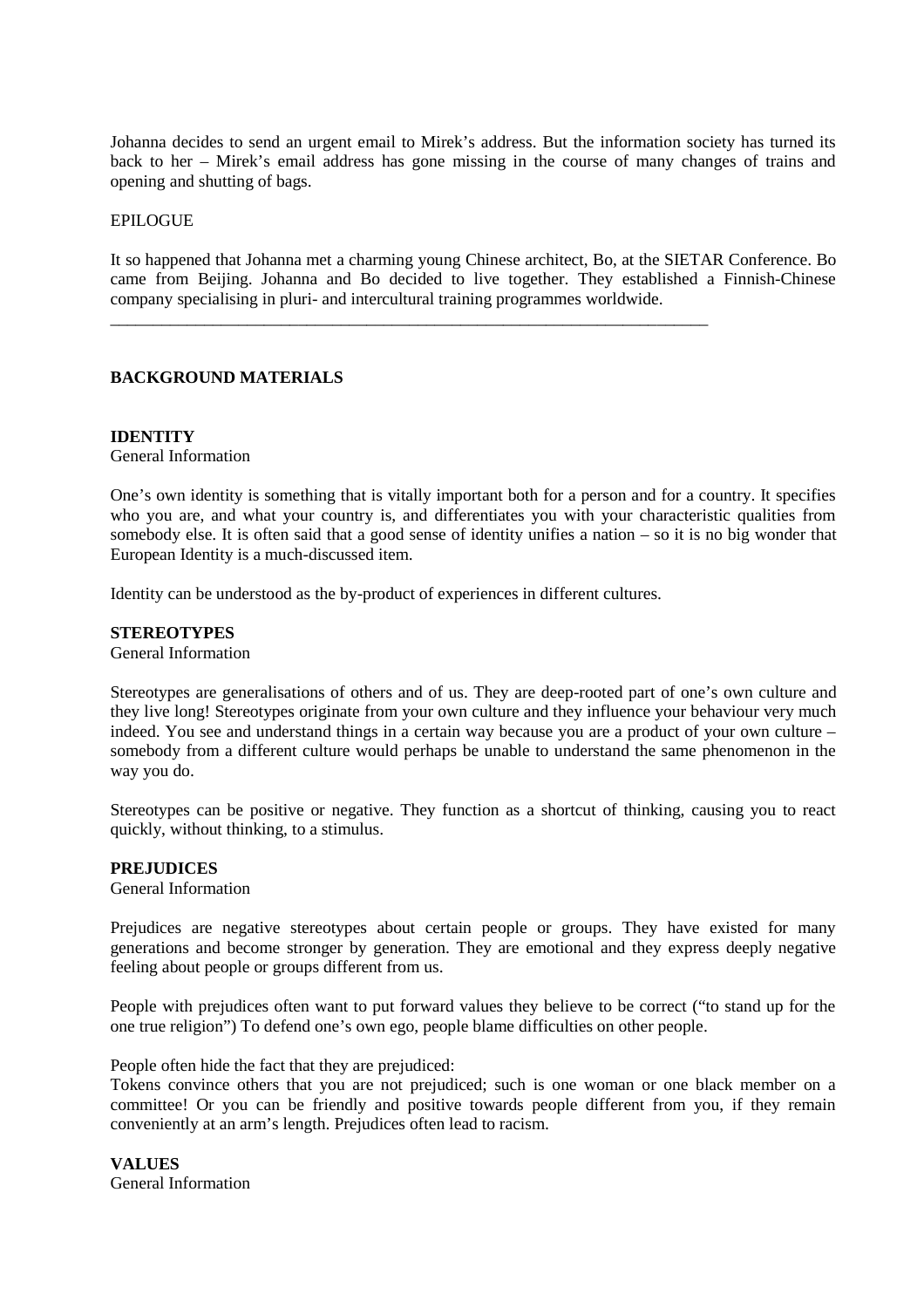Values are the basic building block of a culture. Each culture can be distinguished by its system of values. Values shape the behaviours of people. Values can be defined as a set of standards by which the individual lives and forms his relationship with himself, his friends, relatives, environment, and, in fact, everything around him.

Values are culture specific. A list of values by K.S. Sitaram (born in India, professor of communication studies in the USA):

|                           | Primary values | Secondary values |
|---------------------------|----------------|------------------|
| Aggressiveness            | W              | M                |
| Authoritarianism          | E M A          | W                |
| Brotherhood M             |                |                  |
| Collective responsibility | E A M          |                  |
| Color of skin EW          | M              |                  |
| Cooperation<br>M          | A              |                  |
| Education                 | W              | E A M            |
| Efficiency                | W              |                  |
| Equality of women         | W              | E                |
| <b>Firstness</b>          | W              |                  |
| Frankness                 | W              | E A M            |
| Gratefulness/loyality     | E A            | M                |
| Hierarchy                 | <b>WEMA</b>    |                  |
| Hospitality               | E A            |                  |
| Human dignity             | W              | E A M            |
| Individuality             | W              |                  |
| Inherited property        | E              |                  |
| Karma                     | E.             |                  |
| Masculinity               | <b>MEWA</b>    |                  |
| Modesty                   | E              | A M              |
| Money                     | W A            | M                |
| Motherhood                | E              |                  |
| Patriotism                | <b>MAE</b>     | W                |
| Peace                     | E              |                  |
| Preservation of environ-  | E              | A                |
| ment                      |                |                  |
| Punctuality               | W              |                  |
| Religion                  | <b>WMAE</b>    |                  |
| Respect for elders        | E A M          |                  |
| Respects for youth        | W              | MA               |
| Sacredness of farmland    | E              | A                |
| Saviorism                 | W              | M                |
|                           |                |                  |

W= Western cultures  $E =$ Eastern cultures

 $A =$ African cultures

M= Muslim cultures

# **TIME**

General Informaton

Also the concept of time is culture specific. Time can be seen as linear, circular, or it can berelated to events that happen or do not happen. The Hindu religion links time, space and Karma together. They believe that some individuals achieve their goals – self-realisation – here and now, while others may have to wait for several rebirths in this or other worlds.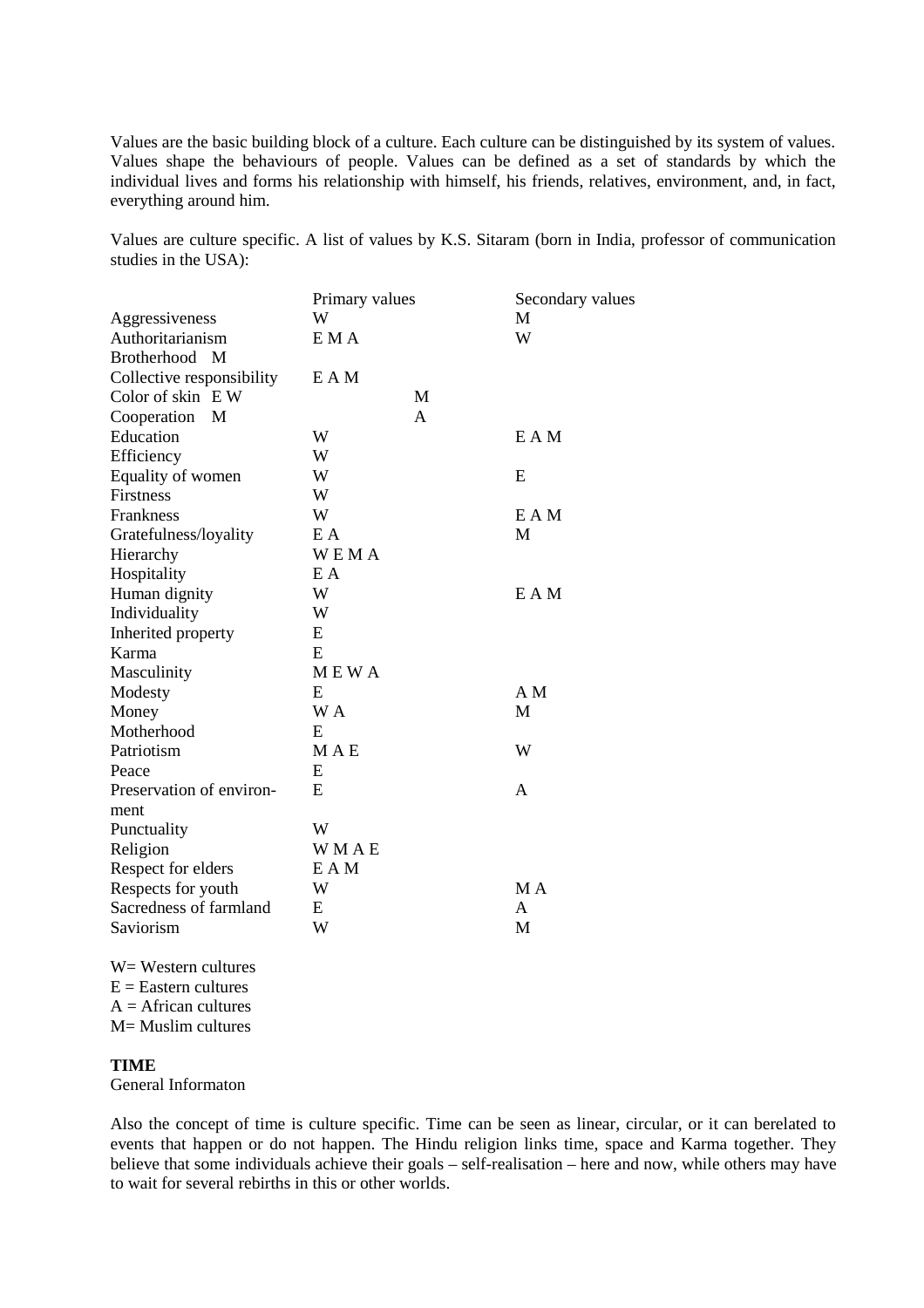Monochronic (straight forward, one thing at a time) and polychronic (more com plicated, many thin gs happening at the same time) are two types of understanding time. These two concepts are often used to describe people too.

#### **Monochronic people**

Do one thing at a time Concentrate on the job Take time commitments seriously Are low-context and need information Are committed to the job Adhere to the plans Are concerned about not disturbing others Show great respect for private property Emphasise promptness Are accustomed to short-term relationships

#### **Polychronic people**

Do many things simultaneously Are highly distractible and subject to interruptions Consider time commitments to be achieved, if possible Are high context and well-informed Are committed to people and relationships Change plans easily and often Are concerned with those who are closely related Are not concerned with privacy Borrow and lend things easily Have tendency for lifetime relationships

#### **SPACE**

General Information

The visible boundary of every livi ng thi ng is surrounded by a series of invisible boundaries, from the individual's personal space to his "territory". Personal space can be characterised as an invisible bubble around each person. "Territory" means that these places or things are mine, don't come near!

People react unconsciously to differences in distances between people. Again, distances are very culturebound. Distance is perceived by all the senses!

Edward T. Hall distinguishes four distance zones: Intimate distance Personal distance Social distance Public distance

### **NONVERBAL COMMUNICATION**

General Information

Nonverbal communication can tell people things about you that you maybe would not like them to know.

**Paralanguage** means variations in the way you speak, such as stress or speed. The use of paralanguage tells about your attitude towards the person you are with. Without saying anything specific you can show that you like or do not like a person.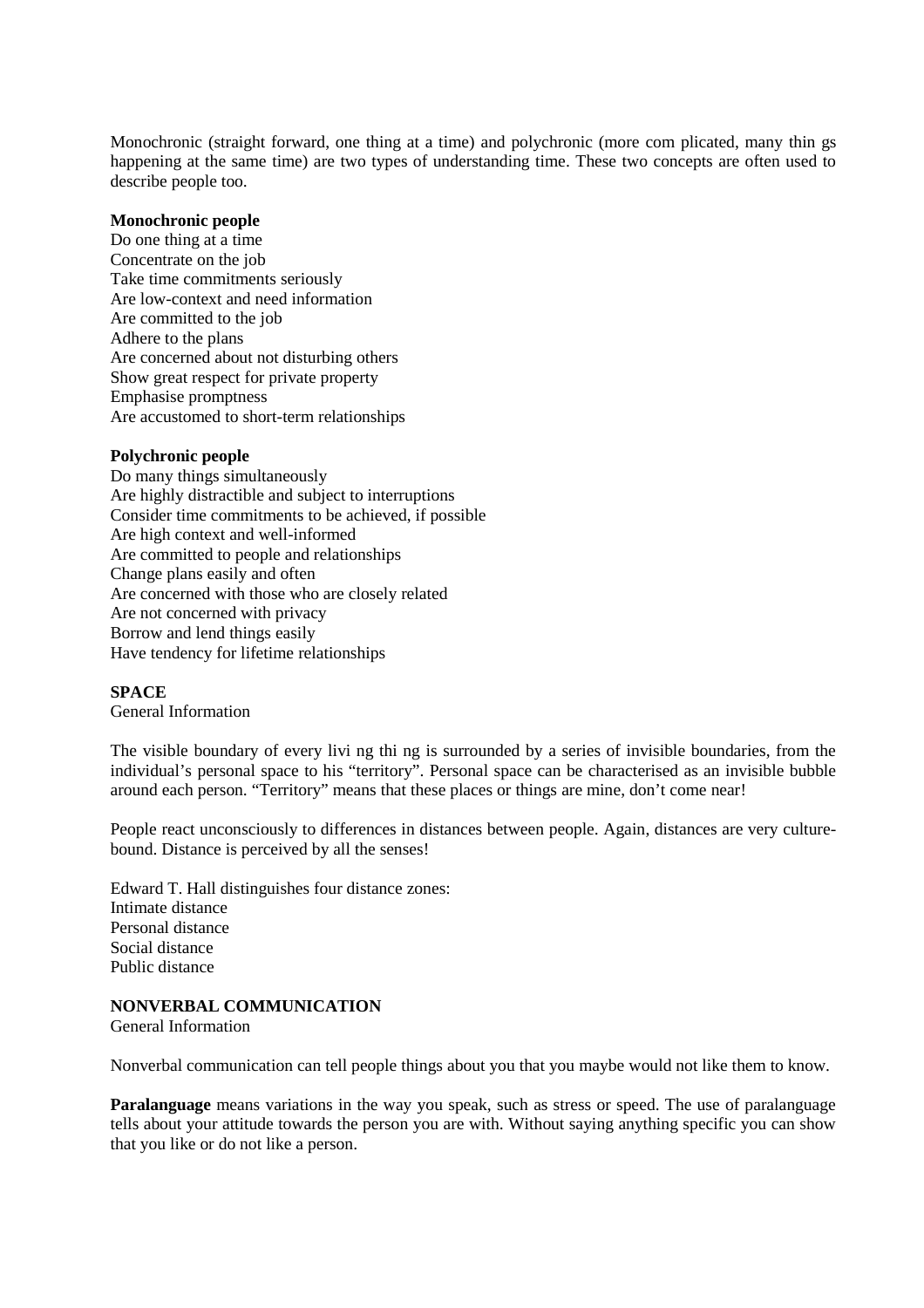**Body language** is very revealing. Your gestures and postures can indicate the way you are feeling and what you are thinking about the person with whom you are talking. Equally rev ealing is the way you dress!

With **eye language** you can send signs showing threats or propositions

With your **space language** you can indicate formal, informal, or intimate distances. Space language is seen in the nway you furnish your rooms (a giant desk in an office; a big teacher's desk between the teacher and the students).

The most expressive part of nonverbal communication is the **touch language**. In different cultures the answer to the following question is different: Who can touch whom where and in what circumstances? And with what result!

# **FACE**

General Information

A **positive face** means that you are considered to be a good and worthy person. To **lose face** means that during a conversation, for example, you say or do something that causes embarassment and the others change their positove opinion of you into a negative one. A **negative face**, as a result of losing fac e, is a situation to be avoided in intercultural communication. If the conversation is to be continued, all the coconversationalists try to contribute to the success of the talk and to do their best to keep each other's faces. If a loss of the face happens, kit makes the continuation of the conversation very difficult – the saving of the face of edveryone is the task of the people who want the conversation to go on and results to be reached.

### **PLURICULTURALITY, INTERCULTURALITY**

General Information

Identity is the by-product of experiences in different cultures. Thus, multiple identifications create our unique personality, which is more than static "identity". **Pluriculturality** implies an approach to the self and the other as complex, rich beings that act and react from the perspective of those multiple identifications (The Kit).

**Interculturality** is the link between language and culture. Being intercultural is a way of participating in communication in which interlocutors

- Are aware of the relevance of culture in communication
- Participate actively in communication
- React critically to communication. (The Kit)

### **Multiculturalism**

General Information

**Multiculturality** refers to contexts whre cultures are in contact, not restricted to nations, religions or ethnic groups. (The Kit)

### **CLASSIC WRITERS ON INTERCULTURAL THEMES:**

Dean Barnlund Janet and Milton Bennett Richard Brislin Donald Carbaugh

W.B. Gudykunst Stella Ting-Toomey Edward T. Hall Geert Hofstede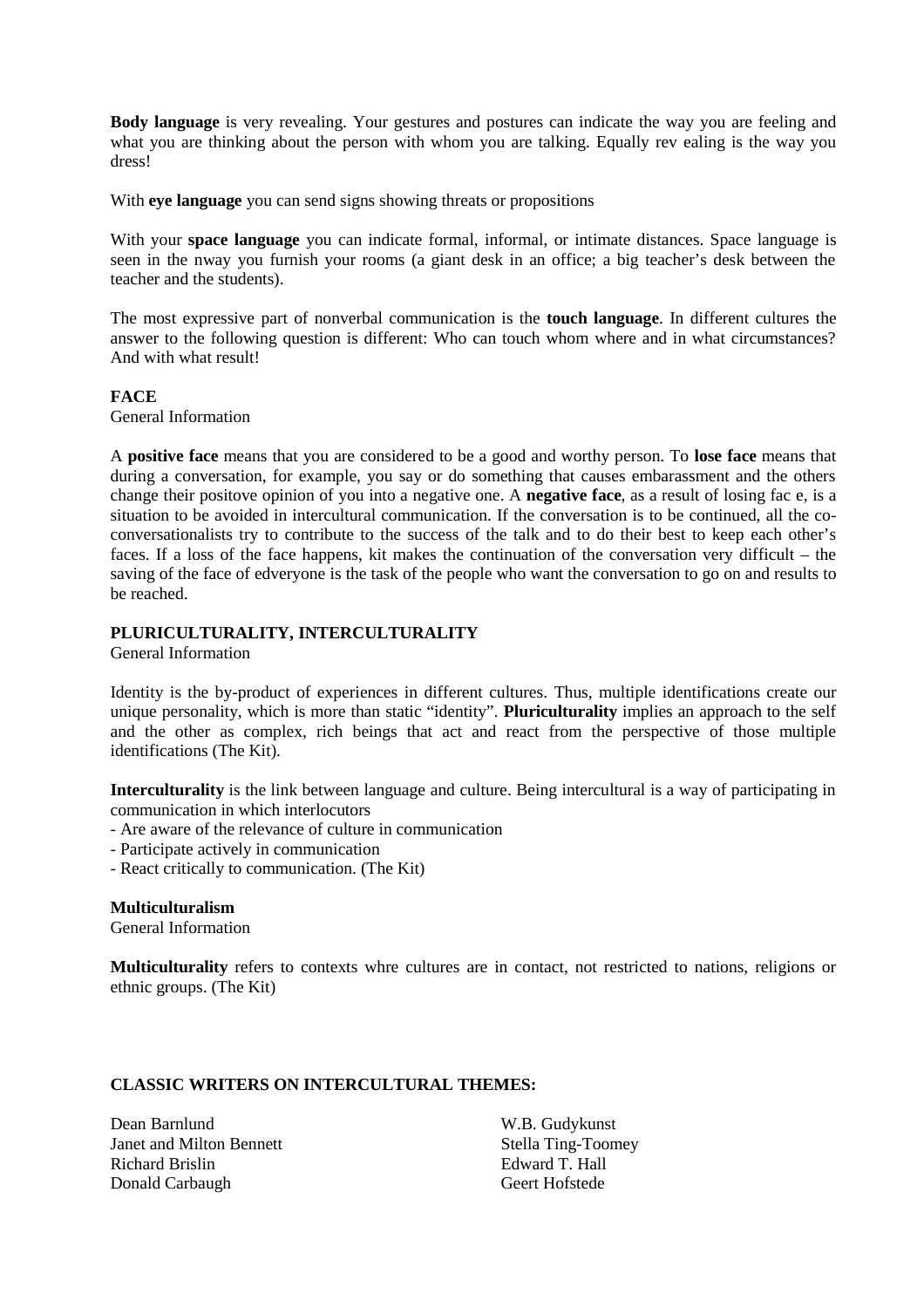F.R. Kluckhorn Robert Kohls Margaret Pusch K.S. Sitaram F. Trompenaars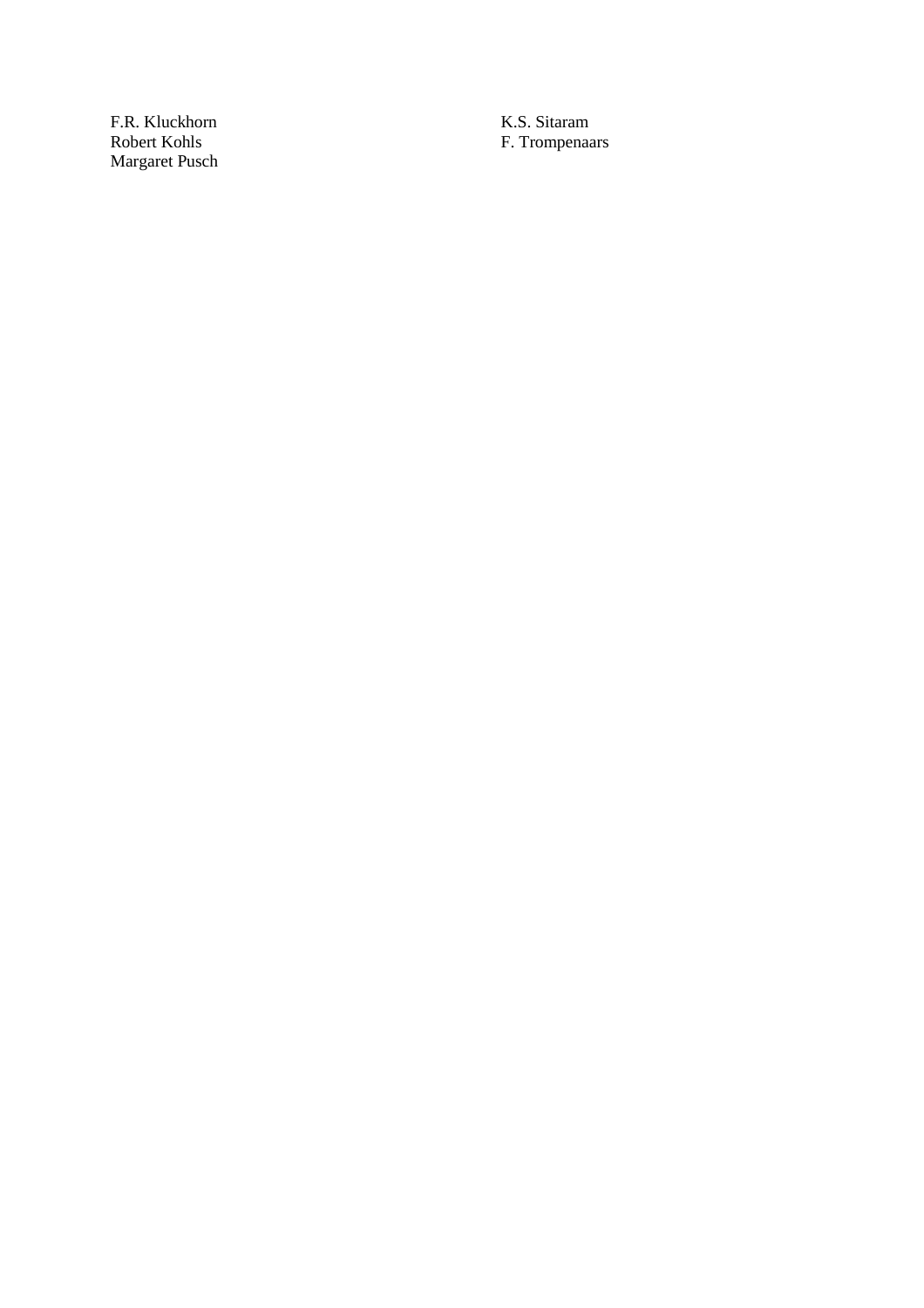#### **Worksheet 1**

Timing: 2 x 90'

**How do we succeed in intercultural communication situations?**

**How do we benefit from knowing basic facts of intercultural communication?**

**How do I design further activities?**

 $\mathbb{R}$  Read the story of Johanna's Adventures

What facts of intercultural communication did you find? Did you think of more facts that could be added to the story?

Discuss your answers in class



Write your own story with different characters and with different intercultural communication situations